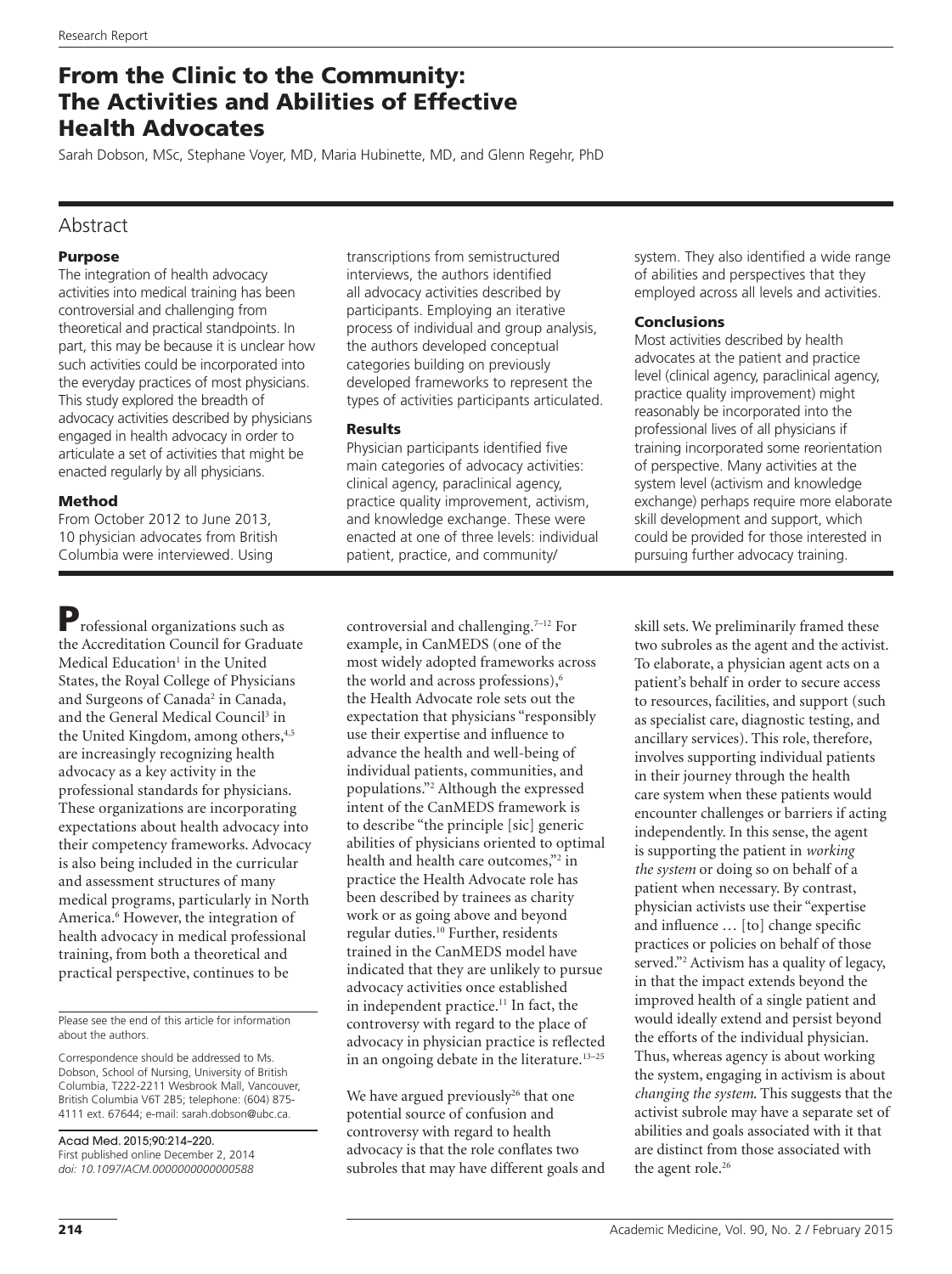This preliminary framing of two separate subroles within advocacy raises the possibility that the main challenge associated with integrating health advocacy activities into training and practice is related to the activist subrole. That is, it may be that the activities and goals of the agent subrole are natural extensions of the clinician–patient interaction and therefore integrate well with daily clinical practice. By contrast, the activities and goals that relate to the activist subrole are less easily reconciled with, and therefore less easily integrated into, the daily activities of patient care. Thus, it is these activist activities that are more likely to be perceived as "above and beyond."26 If this aspect of health advocacy is to be effectively adopted as a part of the professional practices of every physician, therefore, it is important to understand what "everyday activism" might look like. By "everyday activism," we mean those activities physicians engage in on a regular basis within the context of their professional role in order to contribute to system change to improve health. To this end, the goal of this study was to explore the everyday activities of physicians who are known to be activists (i.e., advocating for system change) and to better understand the skills and abilities they use, the resources they draw upon, and the ways in which they conceptualize their role. While only a small but prominent subset of physicians might be undertaking activism as the primary focus of their work, we focused our attention on a larger cadre of physicians who incorporate efforts to achieve system change within the context of their routine clinical practices. This was in an effort to better define the scope of "everyday activist" activities, and the factors that enable this type of work.

## Method

## **Recruitment**

Following approval from the University of British Columbia's behavioural research ethics board, we used two approaches to recruit participants from October 2012 to June 2013. First, adapting a protocol conducted by Oandasan and Barker,<sup>27</sup> we purposefully sought practicing physicians known in their communities to be activists according to our definition. To this end, we generated a list of primarily urban-healthfocused community agencies across British Columbia. We asked the managers of these agencies to name physicians working with them who are involved in changing

policies and practices for the benefit of the population(s) they serve.\* We generated a list of potential participants based on the responses of the community organizations. The second recruitment approach was to use a snowball sampling technique asking interview participants to name colleagues who were similarly involved in advocacy activities. Our goal was to interview an even proportion of family physicians and specialists, with representation throughout the province and across years in practice. These were represented in a matrix, and potential participants who fit the requirements of the matrix were prioritized for interviews. Prioritized participants were contacted via e-mail, and each individual we contacted agreed to our request for an interview.

## **Participants**

Of 10 interviewees, 5 were family physicians, 4 were internists, and 1 was a pediatrician. Half of the interviewees had been in practice less than 5 years, another 2 interviewees between 5 and 9 years, and the remaining 3 interviewees for more than 15 years. Nine held salaried positions, while 1 physician was remunerated in a fee-for-service model.

## **Interviews**

Three members of the study team (S.D., S.V., or M.H.) individually conducted oneon-one semistructured interviews either face-to-face or by telephone according to the preference of the participant. The 10 interviews conducted ranged from 50 to 75 minutes in length, with an average interview length of 60 minutes. Following consent from the participant, we audio recorded interviews and transcribed them verbatim with all identifying information removed from the transcripts. After each interview, we met to review transcripts and revise the interview framework to pursue emerging concepts. Examples of the types of questions that we asked of physician participants to elicit their advocacy activities included "What does it mean to advocate for your patients? And what does it entail on a daily basis?" and "What kind of skills do you find yourself using when you're doing advocacy work? Where did you learn those skills?"

## **Analysis**

The research team, which consisted of a qualitative researcher with a master's degree in public health (S.D.), a general internist with qualitative research experience and a master's degree in adult education (S.V.), a family physician with qualitative research experience and a master's degree in medical education (M.H.), and a PhD-trained researcher in medical education with experience in qualitative research studies (G.R.), reviewed the transcripts with the intention of identifying all activities listed by the physicians as they described their advocacy role, using a modified directed content analysis approach.28 We then began sorting these activities into categories to identify and delineate the various ways in which the physicians made reference to and described their advocacy activities and practices. All members of the research team engaged in the development of these categories, which we identified both inductively as they emerged during data analysis and deductively from previously developed frameworks.<sup>26,29</sup> The research team agreed that with the transcripts from 10 interviews there was sufficient depth of data that the likelihood of new activities or categories of activity emerging was small. At that stage we were no longer finding the need to alter the interview framework to elaborate further concepts, suggesting that the sample size was sufficient for the study.30,31 This is consistent with qualitative methods literature, which suggests that when exploring a topic within a homogeneous group (in this case, urban physician advocates), a sample size of 10 to 12 is often sufficient.<sup>31</sup>

## Results

When we asked physicians about their day-to-day advocacy work, their descriptions addressed not only the advocacy activities in which they engaged but also the abilities they invoked to effectively enact those activities. The first section below, therefore, articulates the activities and the categories of activity that emerged from the analysis. The second section details the various abilities physicians invoked as they were describing these activities.

## **Activities**

Physician participants described a wide variety of advocacy activities. These activities could be broadly classified into

<sup>\*</sup> We recognized that the term "activist" may carry negative connotations, and rather than using the term itself, we instead described the characteristics of the physicians we were seeking (i.e., physicians involved in changing practices or policies on behalf of population[s] they serve).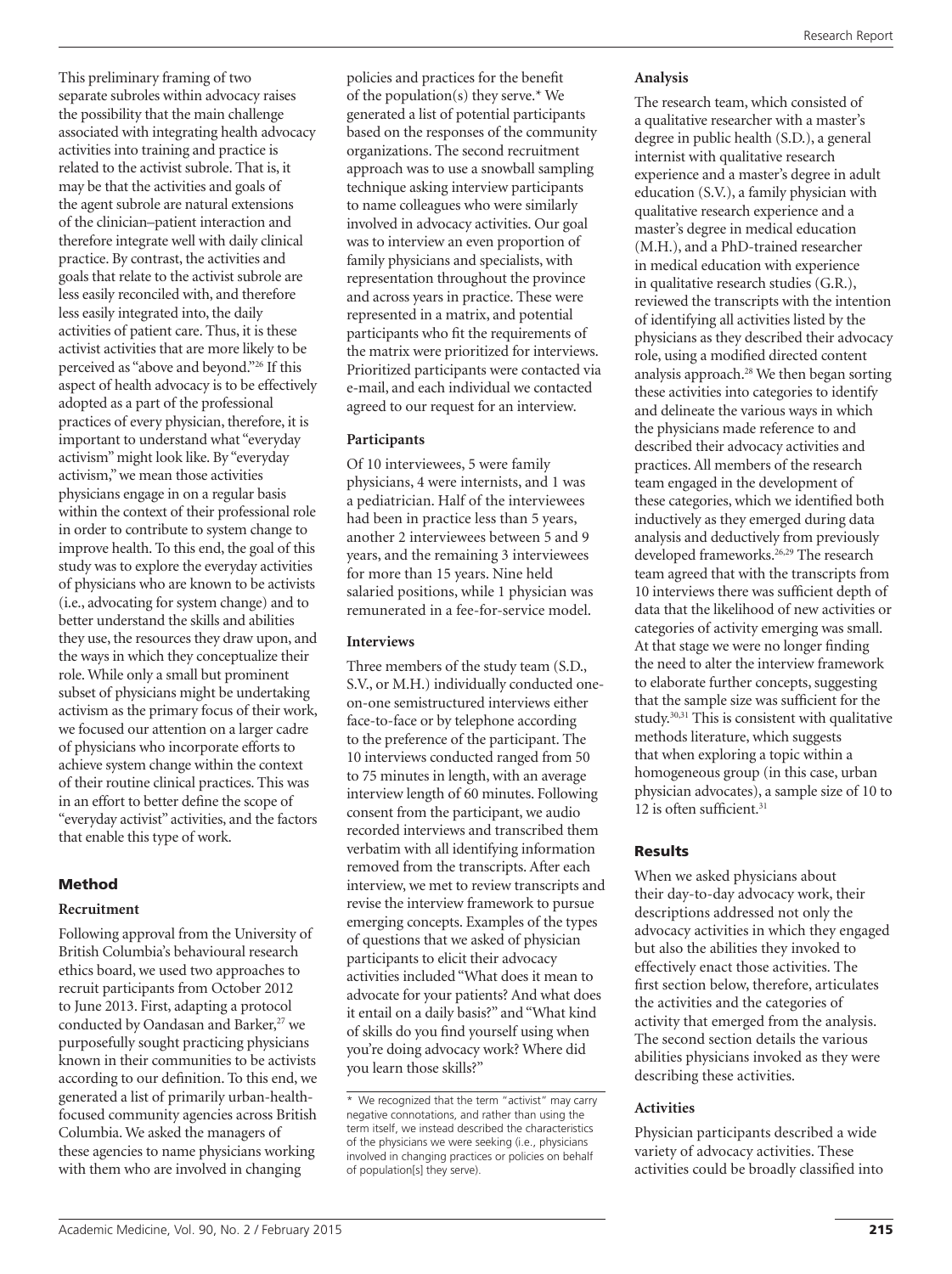five categories or types of advocacy that occurred either at the patient level, the practice level, or the community/system level: clinical agency, paraclinical agency, practice quality improvement, activism, and knowledge exchange. Each of these types of advocacy is elaborated below and summarized in Table 1. Table 1 also provides an extended list of examples of each type as described by the study participants.

**Clinical agency.** Physicians described advocacy focused on an individual

patient in a clinical setting addressing a specific medical issue as being an important component of their clinical activities. This included advocating for particular medical services, tests, or treatment. For example, one physician described a situation in which:

I just came off service and we were having a difficult time getting an MRI for a woman who had a spinal abscess who, you know, they—the radiologist felt didn't need it and Infectious Disease did. And so we're advocating on her behalf, trying to make the MRI happen. [P-6]

Interestingly, while most of the physicians we spoke with used the term "advocating" in this context, on further probing they did not characterize this as a health advocacy activity per se, but as basic clinical care that was just part of their job as a clinician.

**Paraclinical agency.** Physicians also described advocacy activities focused on an individual patient but directed toward addressing a social need that affected the patient's health. They described the importance of incorporating a patient's social context into their patient care

### Table 1

Advocacy Activities Identified by 10 Participating Physician Advocates, From a Study of Activities and Abilities of Effective Health Advocates, British Columbia, Canada, 2012–2013

| Type of advocacy                     | <b>Description</b>                                                                                                                          | Examples                                                                                                                                                                                                                                                                                                                                                                                                                                                                                                                                                                                                                                                                                                                 |
|--------------------------------------|---------------------------------------------------------------------------------------------------------------------------------------------|--------------------------------------------------------------------------------------------------------------------------------------------------------------------------------------------------------------------------------------------------------------------------------------------------------------------------------------------------------------------------------------------------------------------------------------------------------------------------------------------------------------------------------------------------------------------------------------------------------------------------------------------------------------------------------------------------------------------------|
| <b>Patient level</b>                 |                                                                                                                                             |                                                                                                                                                                                                                                                                                                                                                                                                                                                                                                                                                                                                                                                                                                                          |
| Clinical agency                      | Advocacy activities<br>focused on an<br>individual patient in<br>a clinical setting in<br>order to address an<br>immediate medical<br>need  | Arranging treatment or medication not normally covered for a particular condition<br>Arranging urgent consultation by a specialist<br>Identifying and ensuring admission to ideal care setting<br>Arranging urgent investigations<br>Ensuring that treatment plan is in line with a patient's circumstances (e.g., can she or he afford<br>medication?)                                                                                                                                                                                                                                                                                                                                                                  |
| Paraclinical agency                  | Advocacy activities<br>focused on individual<br>patients in a clinical<br>setting in order to<br>address a social issue<br>impacting health | Arranging housing for a family dispersed through a shelter system<br>Communicating with/persuading social services<br>Mobilizing resources and support/connecting patients to services<br>Contributing opinion as part of health care team regarding best course of action for patient<br>with respect to social services and support                                                                                                                                                                                                                                                                                                                                                                                    |
| <b>Practice level</b>                |                                                                                                                                             |                                                                                                                                                                                                                                                                                                                                                                                                                                                                                                                                                                                                                                                                                                                          |
| Practice quality<br>improvement      | Surveillance at the<br>practice population<br>level and implementing<br>changes to improve the<br>health of a population<br>of patients     | Establishing regular meetings with health care team to review patient panel and identify<br>emerging issues (e.g., subset of patients is accessing emergency services with unusual frequency)<br>Using electronic medical records to monitor practice population, investigating and addressing<br>inequities through changes to practice<br>Creating specialized services for a subgroup with specific unmet needs within one's practice or team<br>Providing evidence to support funding for a particular intervention and negotiating with one's<br>practice partners or team to incorporate that intervention systematically within the practice or team<br>Producing treatment guidelines for one's practice or team |
| <b>Community and</b><br>system level |                                                                                                                                             |                                                                                                                                                                                                                                                                                                                                                                                                                                                                                                                                                                                                                                                                                                                          |
| Activism                             | Activities aimed at<br>creating lasting change<br>to a system or policy                                                                     | Raising awareness among colleagues or administrators through presentations, meetings<br>Writing a letter to a member of government in support of an issue<br>$\bullet$<br>Having conversations with community members to understand needs in order to address inequities<br>Having conversations with "people who have their hands on the levers of power"<br>Championing ideas or issues/supporting the champion<br>Influencing decisions that are made about resource allocation<br>Lobbying government agencies for funding or policy changes<br>Founding/cofounding an association or organization                                                                                                                   |
| Knowledge<br>exchange                | Activities aimed at<br>creating, disseminating,<br>or sharing knowledge                                                                     | Teaching trainees about the social determinants of health ("tagging" it for them)<br>Discussing health issues with community groups<br>$\bullet$<br>Writing an op/ed piece<br>Becoming involved in local or national organizations<br>$\bullet$<br>Giving or moderating talks at schools or community organizations<br>Giving media interviews about a health topic<br>Researching and disseminating information (papers, conference presentations, media<br>interviews) related to health inequities                                                                                                                                                                                                                    |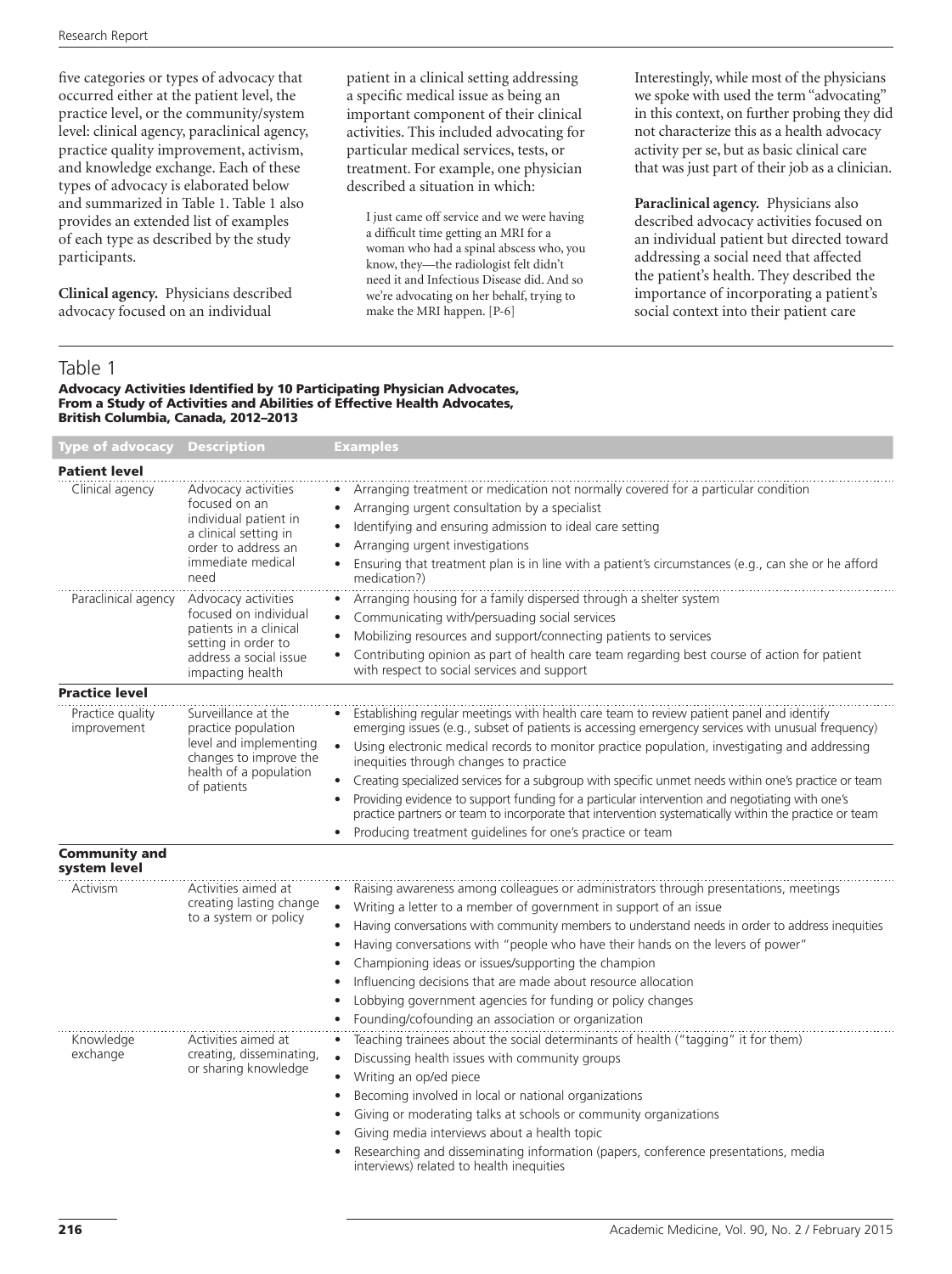efforts, and they sought resources outside of the health care system to improve a patient's health. For example, one physician worked to reunite a family scattered across several shelters so that a mother could administer medication to her child, who was staying with another family member at the time. The mindset associated with this type of activity was articulated by one physician who stated:

And, you know, they're lying here in the hospital, just one little line, but their life is in the white spaces between these lines, right. And so trying to appreciate what are they going home to, what's going to help them get better, what is it that we can affect. [P-5]

Notably, as with clinical agency, all of the physicians participating in this study engaged in paraclinical agency as part of their everyday professional activities and saw this as an integral part of their role. As such, they considered it an important patient care activity for all practicing physicians.

#### **Practice quality improvement.**

Several physicians described quality improvement of their medical practice as a key element of their advocacy activities. These activities were often done in conjunction with the entire practice team, particularly in practices that conducted regular reviews of their patient population. The distinguishing feature of advocacy at this level was that practice quality improvement was done specifically and deliberately to improve the services and outcomes for a particular population of patients, often those who are marginalized or experiencing health inequities. For example, one physician advocate described of their practice group:

One of the things we do at the clinic is … all kinds of indicators that we review every six months and there's always, you know, we know that our population goes to emerg[ency] a lot and so delving deeper into that. [P-3]

As the participant elaborated, the team reviewed why a subset of their patients had a particularly high incidence of emergency room visits and implemented changes in their system of practice to address that observation. Thus, these quality improvement activities operated at a practice population level: monitoring a panel of patients and addressing health needs identified through this monitoring process.

**Activism.** Physician participants also described a number of system-level activities they engaged in to address health inequities. These activities included efforts to work with individuals within and outside the health care system to make lasting change to the system, such as system-level policy change, involvement with community groups, or lobbying. These efforts involved a broad set of abilities including negotiation, networking, and mobilizing individuals and groups. For study participants, this level of advocacy seemed to represent the quintessential advocacy activity:

I think it's really a much more political thing, health advocacy, in my mind. It's like how we allocate our resources, right. It's investing in things that are upstream as opposed to all the downstream stuff. [P-5]

**Knowledge exchange.** Finally, the physicians we interviewed described three types of advocacy activity that could best be characterized collectively as knowledge exchange: research and dissemination, teaching, and outreach.

Several physicians spoke at length about their involvement in research and its relationship to their advocacy activities. The focus of their research related to marginalized and at-risk populations, health inequities, and the social determinants of health. They also spoke about the relationship between research and dissemination, where dissemination played a key role in advocacy by bringing attention and credibility to these topics, particularly in the media:

And you make your argument for advocacy with sound research evidence.… That's probably the most recognized or respected approach. [P-1]

A second key element of knowledge exchange as advocacy was teaching. For example, many physicians spoke about their role in teaching trainees about the social determinants of health and health inequities, by "tagging" learning opportunities in clinical encounters, providing opportunities to work with marginalized populations, and supporting student projects. This sensitizing exercise was described by one participant who explained:

Yeah, so I think as a physician I do talk ... to the students. It's, like, do you see the social determinants of health happening here? I try to tag it for them because I

don't think they're necessarily tagging these observations with the frame. [P-5]

Finally, several physicians described outreach activities within their community as part of ongoing advocacy activities. They described working with community organizations to create workshops or lectures on health topics identified by community members. Importantly, the majority of the processes they described were collaborative and were led by community members rather than by the physician advocates themselves:

So about half a dozen [members] get together every Tuesday, every second Tuesday and they plan the meeting 10 days hence. So they plan the menu. They plan the activities. They plan the speakers, and they just tell me what they want to have done. So it's very much driven by them. [P-1]

#### **Abilities**

In describing their activities, physicians also articulated a number of abilities they drew upon to advocate effectively. Our use of the term "abilities" rather than "competencies" or "skills" to describe an advocate's proficiency in a particular area was a deliberate choice on the part of the research team. Many of the abilities described by physician participants are not currently articulated in educational frameworks, which is in part why we felt it was important to distinguish abilities from competencies. Additionally, we felt that the term "competencies" did not adequately reflect what our participants were describing in terms of how they advocate and how they learned to do so. Likewise, the term "skills" did not fully capture the breadth of what our participants told us, and may imply a technical proficiency that is not entirely appropriate in articulating what physician health advocates were describing in this context. Thus, consistent with language used in the CanMEDS<sup>2</sup> framework but distinct from terms used to describe physician roles, we chose the term "abilities" for our purposes here.

Table 2 lists these abilities and provides examples of their enactment during the physicians' advocacy activities. Some of these are likely relatively familiar and have fairly obvious parallels in various existing competency frameworks (such as communication, using evidence, and working in teams). Others, however, seemed somewhat less obviously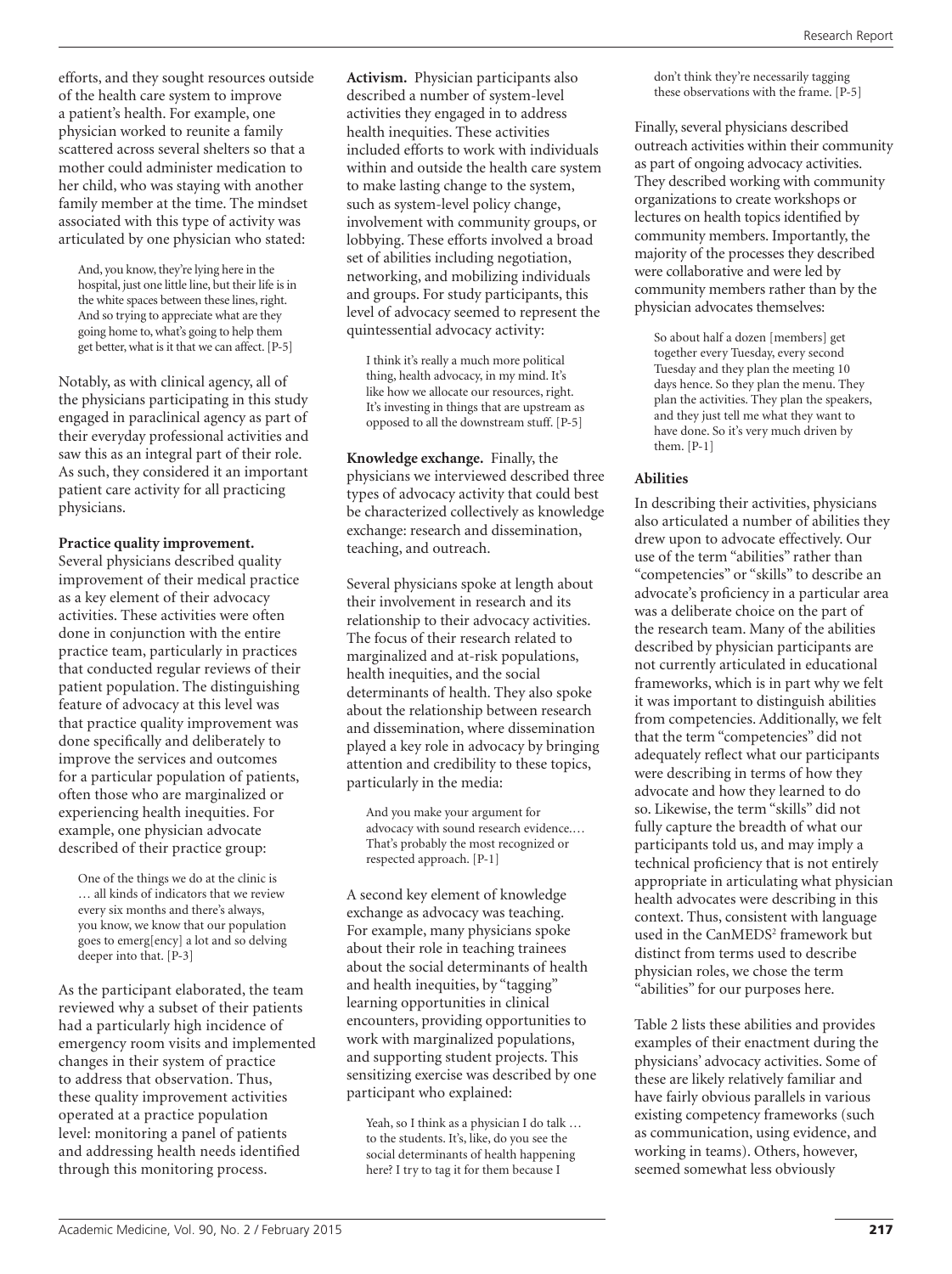## Table 2

#### Abilities of Physician Health Advocates Identified by 10 Participating Physician Advocates, From a Study of Activities and Abilities of Effective Health Advocates, British Columbia, Canada, 2012–2013

| <b>Abilities</b>               | <b>Examples of how abilities were put to use</b>                                                |  |  |
|--------------------------------|-------------------------------------------------------------------------------------------------|--|--|
| Seeing the<br>"bigger picture" | Identifying social determinants of health and their impact on the overall<br>health of patients |  |  |
|                                | Recognizing and acting on opportunities to address health inequities                            |  |  |
|                                | Identifying gaps in access, care, support, follow-up                                            |  |  |
| Communication                  | Speaking out against the status quo<br>$\bullet$                                                |  |  |
|                                | Creating a safe environment for conversation                                                    |  |  |
|                                | Actively listening/creating a personal rapport                                                  |  |  |
|                                | Writing for lay audiences<br>٠                                                                  |  |  |
|                                | Providing media interviews                                                                      |  |  |
| Persuasion                     | Seeking out individuals or organizations who can make changes to<br>policies or procedures      |  |  |
|                                | Using favors/asking for favors                                                                  |  |  |
|                                | Drawing people in/ getting others involved                                                      |  |  |
| Leveraging social<br>position  | Endorsing causes<br>$\bullet$                                                                   |  |  |
|                                | Using one's name/lending one's voice                                                            |  |  |
| Putting ideas<br>into action   | Creating momentum                                                                               |  |  |
|                                | Mobilizing and coordinating people and teams                                                    |  |  |
|                                | Delegating                                                                                      |  |  |
|                                | Facilitating and supporting the work of others                                                  |  |  |
| Using evidence                 | Reviewing literature and making evidence available to others<br>$\bullet$                       |  |  |
|                                | Linking the social to the biomedical to provide an opinion on next steps in care                |  |  |
| Working in<br>teams            | Amalgamating opinions from all team members to arrive at a considered<br>opinion and plan       |  |  |
|                                | Brainstorming/problem solving                                                                   |  |  |
| Working in the<br>community    | Drawing on community/government resources                                                       |  |  |
|                                | Building and maintaining links in the community                                                 |  |  |
|                                | Seeking feedback from community                                                                 |  |  |
|                                |                                                                                                 |  |  |

represented in current frameworks, but were described as being equally if not more important to participants. For example, all of the physicians we spoke to invoked their ability to "see the bigger picture" for their patients in describing their advocacy activities. More specifically, this involved linking a patient's biological condition to the wider context (social, economic, environmental) of the patient's life, and seeking solutions with patients that incorporated that wider context. As one physician described:

It's the attitude of sort of humbly approaching your patient as not just a biological entity but as a conglomeration of factors including their social condition. And appreciating those factors of biology and social conditions together in your approach to that patient. And respecting the interplay of those factors. [P-8]

Other abilities not only seemed absent in formal frameworks but also seemed to be mentioned with some reticence by physician participants. These seemed to be associated with the acknowledgment of the credibility and social position afforded them as physicians and the extent to which their ability and willingness to leverage this significant social capital appropriately played a role in their efforts to advocate. As one physician described in the context of obtaining community social services for a patient:

In any situation, I'm—if people find out I'm a doctor, it—there is an added deference to my opinion or my contribution. Actually I'm thinking—so when I worked in [city], housing and access to drug and alcohol treatment facilities was a huge issue. And there would be some times when I would call one of the social services and they would kind of go scrambling because a doctor was calling. And I knew that—it was giving the patient the best shot. [P-9]

Although directly relevant to their ability to leverage social position in publicly

advancing causes, the awareness of their position of power and knowing how and when to wield this effectively seemed to be an important component of almost all the advocacy abilities outlined in Table 2 (such as persuasion, putting ideas into action, communicating, and working in teams).

### **Discussion**

One of the main challenges in teaching advocacy is disrupting learners' perceptions that advocacy activities are "above and beyond" the routine of daily clinical activities. The initial purpose of this study was to better define the scope of everyday activities that advocates engage in to change the system—moving beyond the relatively uncontroversial activities of clinical agency with individual patients to try to understand what sorts of activities each physician might be able to engage in at a systemschange level.

What emerged from the interviews we conducted was a broader construction of the range of advocacy activities, providing a necessary refinement to our initial agency-activism framework.<sup>26</sup> While our preliminary construction proved useful in identifying a key challenge in understanding physician advocacy, it was intended only as a starting point towards a richer conceptualization of the role. The categories of clinical agency and activism described by the study participants seem to represent the archetypes of the two subroles we had initially envisioned. However, a number of new categories have emerged to provide nuance to the description of advocacy and a richer understanding of the actual activities undertaken by physician advocates. These findings also build upon work by Hubinette and colleagues,<sup>29</sup> which describes the conceptualizations of advocacy among family practice preceptors as falling into three main categories: clinical, paraclinical, and supraclinical advocacy.

While we do not anticipate that this study has identified all possible advocacy activities physicians may engage in or abilities they may invoke to accomplish these activities, our findings do point to a more detailed understanding of advocacy, which can be further developed for all trainees. Specifically, it has identified a set of activities that can be reasonably undertaken on a daily basis within a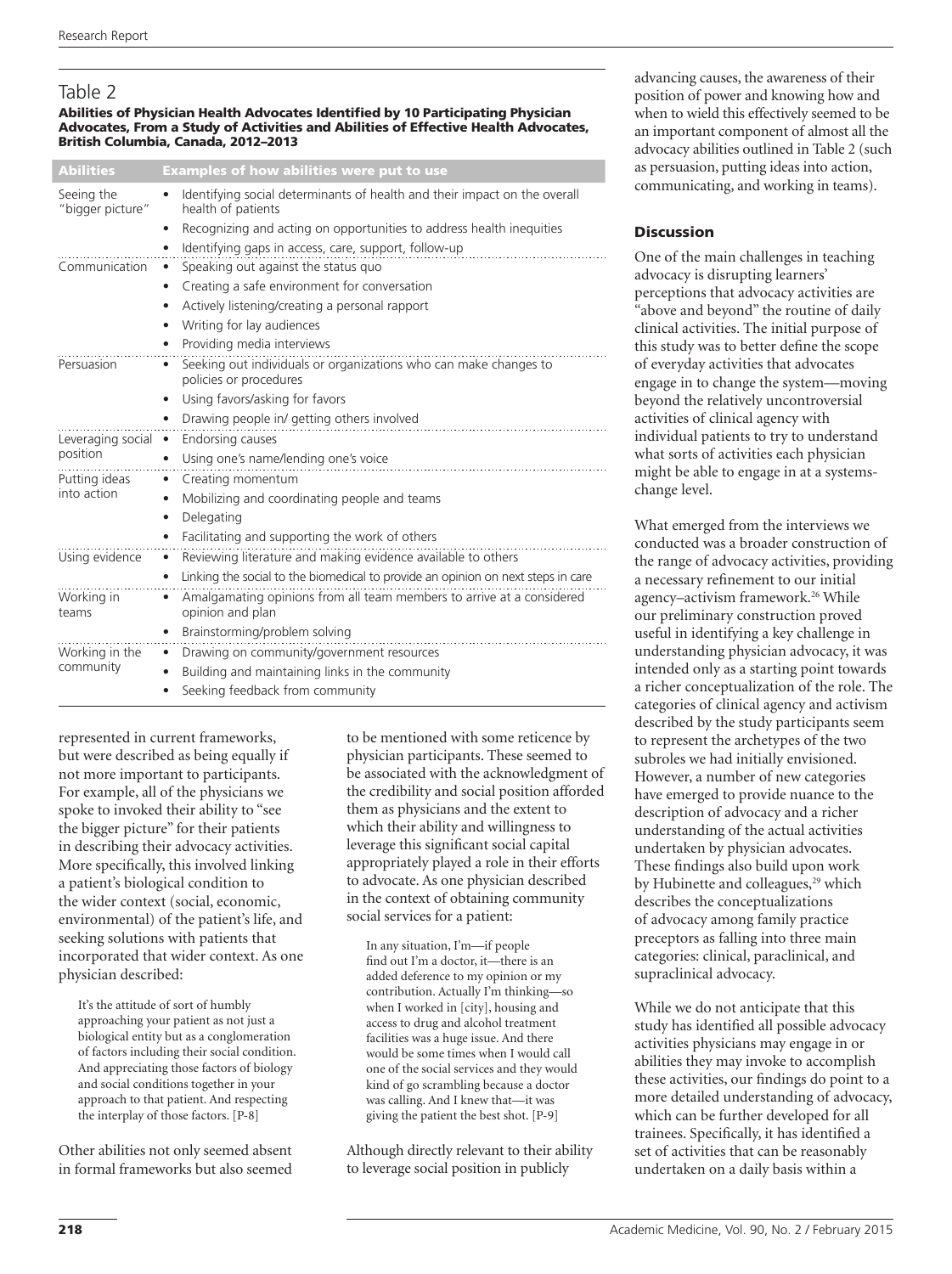clinical setting, even if they are not activities that every physician currently enacts as regularly or as effectively as might be desired. In particular, the domains of clinical agency, paraclinical agency, and practice quality improvement cover both the needs of individual patients and the needs of the wider practice population, while still being tied closely to patient care.

Importantly, both paraclinical agency and practice quality improvement require the development of a broader view of patient care beyond a focus on biomedicine; practice quality improvement additionally requires the application of a population health approach to one's practice. Thus, these activities involve operating beyond individual patient interactions. Whether that involves a critical lens required to observe one's panel of patients and identify areas of improvement, or whether it involves mobilizing a health care team to arrange social supports for a patient, it requires a broader perspective than the one-on-one clinical interaction focusing on a patient's biomedical issue that is the bedrock of traditional medical practice.

However, these activities are not fully reflected in current educational frameworks, leaving educators and trainees with insufficient guidance and role modeling. Thus, a focus on these advocacy activities and a deeper understanding of their associated abilities has the potential to provide the basis of a framework for teaching advocacy to trainees and for ensuring that advocacy is a key component of everyday practice. Additional skill development and support for system-level activism and knowledge exchange could be provided for those interested in pursuing further advocacy training as an important element of their future career. Furthermore, an awareness of the challenges that advocates face in incorporating advocacy activities into their daily work may lead to some strategies and tools to overcome those limitations.

In interpreting these findings it is important to note that our recruitment process created a potential limitation to our study. The participants were primarily urban physicians who, because of our use of snowball sampling, were often known to each other. As a result, we might be inadvertently overrepresenting a subset

of the physician advocate population. Thus, we wish to be cautious about our generalizations about effective everyday activism. However, our difficulty with sampling may itself be an important part of the story here. We would reiterate that our goal with this study was to identify "everyday activism" activities in which every physician might engage. Thus, our intent was to speak with "everyday activist" physicians to better understand what these individuals do on a daily basis. However, we were unable to effectively identify such individuals who were incorporating activism into routine clinical practice. Rather, our participants were, themselves, quite heavily engaged in advocacy at all levels. Furthermore, most advocates we spoke with had made nontraditional arrangements in their professional lives to be able to accommodate system-level work, because the traditional fee-forservice payment model in which most of their colleagues function did not allow them the time or the remuneration to be able to pursue these activities in a meaningful way. It became clear while speaking to study participants that system-level change requires a high level of dedication and persistence. In other words, it appears that system-level advocacy—what we have characterized as activism and knowledge exchange activities (with the exception, perhaps, of health advocacy teaching)—requires extraordinary commitment that is not easily incorporated into traditional practice models. This changed the scope of our study, and it may have limited our ability to fully explore how clinicians in more typical practices might take on an activist role. However, we believe it adds a depth of understanding to some of the underlying issues facing physician advocates. It uncovers some of the ongoing tensions that make this work especially challenging not only to teach trainees but to enact as a practicing physician. Importantly, CanMEDS, like other professional frameworks, is predicated on the idea that for effective practice each physician requires the knowledge, skills, and abilities of each of the roles. The current expectations within the CanMEDS framework for Health Advocacy seem to require that all physicians engage in activism by using their "expertise and influence"2 in an effort to "change specific practices or policies on behalf of those served."2 We learned from our physician participants that this type of work is not well supported within the health

care system and indeed pushes these individuals to the margins of professional practice. This is an important discussion to continue within the profession in order to clarify expectations and ensure that when this work is taken up more systematically, it is well supported.

The interviews with physician health advocates revealed a set of activities and associated abilities that offer new insight into the daily work of health advocacy. This insight provides a promising start for new ways of thinking about and teaching health advocacy to trainees. It is important to reiterate that most of the advocacy activities described by physician participants take a broader view beyond the one-on-one physician patient interaction and require collaboration, critical analysis, significant amounts of time, and remuneration outside the traditional fee-for-service system. The physician advocates we spoke with were unanimous in their belief that all physicians should be advocating at the individual patient level. However, using one's expertise and influence to advance the health and wellbeing of communities and populations is not as easy to conceptualize or to enact, which may be one of the central challenges of the meaningful integration of the Health Advocate role within the CanMEDS framework and other professional standards.

*Acknowledgments:* The authors would like to thank Dr. Heather Frost for her advice on methodology and Ms. Frances Simpson for her assistance with the data analysis process and the preparation of this manuscript.

*Funding/Support:* This study was funded by a grant from the Royal College of Physicians and Surgeons of Canada.

*Other disclosures:* None reported.

*Ethical approval:* This study was approved by the University of British Columbia's behavioural research ethics board (H12-02124).

Ms. Dobson is project director, School of Nursing, University of British Columbia, Vancouver, British Columbia, Canada.

Dr. Voyer is clinical assistant professor, Department of Medicine, Faculty of Medicine, University of British Columbia, Vancouver, British Columbia, Canada.

Dr. Hubinette is clinical assistant professor, Department of Family Practice, Faculty of Medicine, University of British Columbia, Vancouver, British Columbia, Canada.

Dr. Regehr is associate director of research and senior scientist, Centre for Health Education Scholarship, Faculty of Medicine, University of British Columbia, Vancouver, British Columbia, Canada.